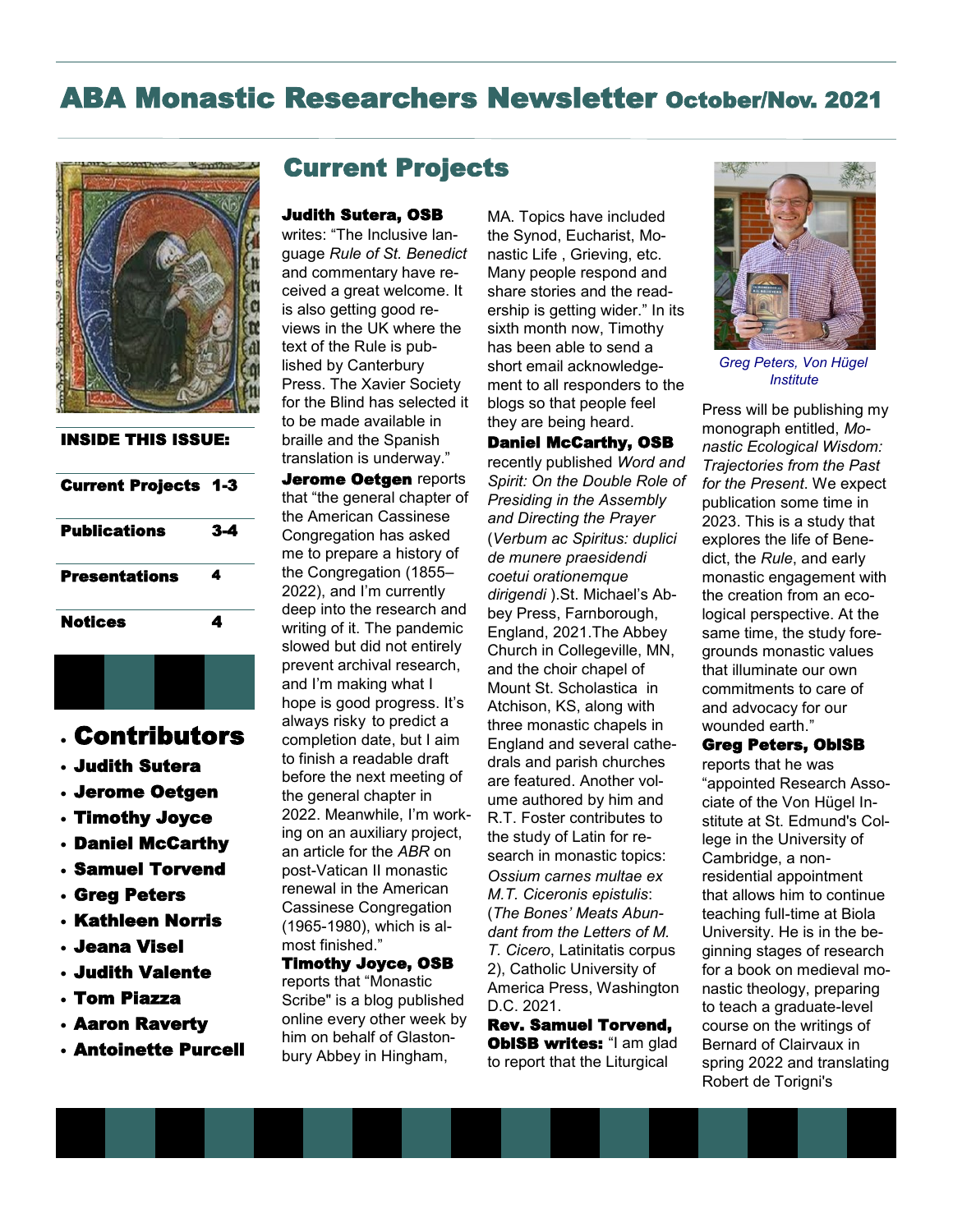### Current Projects cont.



*Pasi Organ St. John's Abbey Collegeville. MN* 115 ranks. 6 divisions, 4 manuals, 112 stops

#### A New Book by Patrick Henry

**Benedictine Options** Learning to Live<br>from the Sons and Daughters of Saints Benedict and Scholastica



#### Benedictine Options

*"Saint Benedict and Saint Scholastica, his twin sister, established a flexible pattern that has adopted, adapted, challenged—and outlived—myriad cultures. Their sons and daughters today, who devote their time and talents to the "school for the Lord's service" launched by the Rule of Benedict, demonstrate a whole range of options that are accessible to anyone."*

*De immutatione ordinis monachorum* for publication.

### Kathleen Norris,

**OblSB** writes: "I continue to enjoy my work on "SoulTelegram, a biweekly e-newsletter on film and literature. And I've just completed my contribution to "God In Us," a book of daily reflections on the Easter season that will be published by Paraclete Press. I was honored to get the last week, including Pentecost Sunday. This completes a trilogy: previous books were "God With Us" for the Christmas season; and "God For Us" for Lent."

Jeana Visel, OSB reports the following: "I recently published a chapter on the music of St. Hildegard in a volume put together for the Evansville Philharmonic called *The Notes Will Carry Me Home: Writings on Music from Evansville and the Tri-State,* edited by Joshua Britton. I continue to administer a Teacher-Scholar Grant from the Calvin Institute of Christian Worship, which has brought iconographer Marek Czarnecki to Saint Meinrad four times over the last eight months. During each weeklong visit, he has given a public lecture and then worked on icons for a new iconostasis for occasional school Byzantine liturgies. Under his tutelage during these visits I have painted six of seven icons for a deisis

set. Presently I am teaching an icon painting course for seminarians, and am preparing to teach a January Introduction to Spirituality course for the deacon candidates of Salina, KS." Judith Valente, OblSB Judith Valente's latest book, *How to Be* (see p.3): received a starred review in Publishers Weekly. In August, she spoke on "Why We Still Need and Read Thomas Merton" as the featured speaker at the monthly "Tuesdays with Merton" lecture series. In September she gave a presentation with Brother

Paul Quenon on letterwriting as spiritual practice for the Argentina Thomas Merton Society. In recent months, she has been busy guiding retreats on poet Mary Oliver, mystic Howard Thurman, as well as Dorothy Day and Thomas Merton's contemplative wisdom for crisis times.

Tom Piazza has an article that will appear in the December issue of the *ABR* on membership trends in the Benedictine Confederation from 1880 to 2020. He is also finishing a paper on schools as a metaphor for monastic life, which he expects to submit to the *ABR* in the near future. He recently gained access to a digitized version of the 2020 *Catalogus OSB*, and he hopes to do further analyses of membership trends around the world.

#### Aaron Raverty, OSB,

authored an article on "Abbey Woodworking and Pasi Organs." (see p.3 ). He writes: "Enlisting master organ builder Martin Pasi and Pasi Organ Builders, Inc., in the upgrade of the abbey and university's Holtkamp church organ sparked a new Saint John's initiative in collaboration with Saint John's Abbey Woodworking: an onsite campus organ-building and educational institute. This article details how such a bold venture could become a reality, rescuing the declining art of organ building and providing incentives for abbey woodworking, abbey vocations, and the monastic emphasis on crafts and manual labor (RB 48)."

Antoinette Purcell, OSB has a request: "I am interested in reading/writing about the vocation of oblates. If anyone has suggestions for resources on this topic please send them my way. Thank you."

[antoinettep1964@gmail.com](mailto:antoinettep1964@gmail.com)



*"...a genial and spirited epistolary collection of introspective reflections...a dialogue between people stuttering to articulate life's universal questions from within highly diverse contexts."*